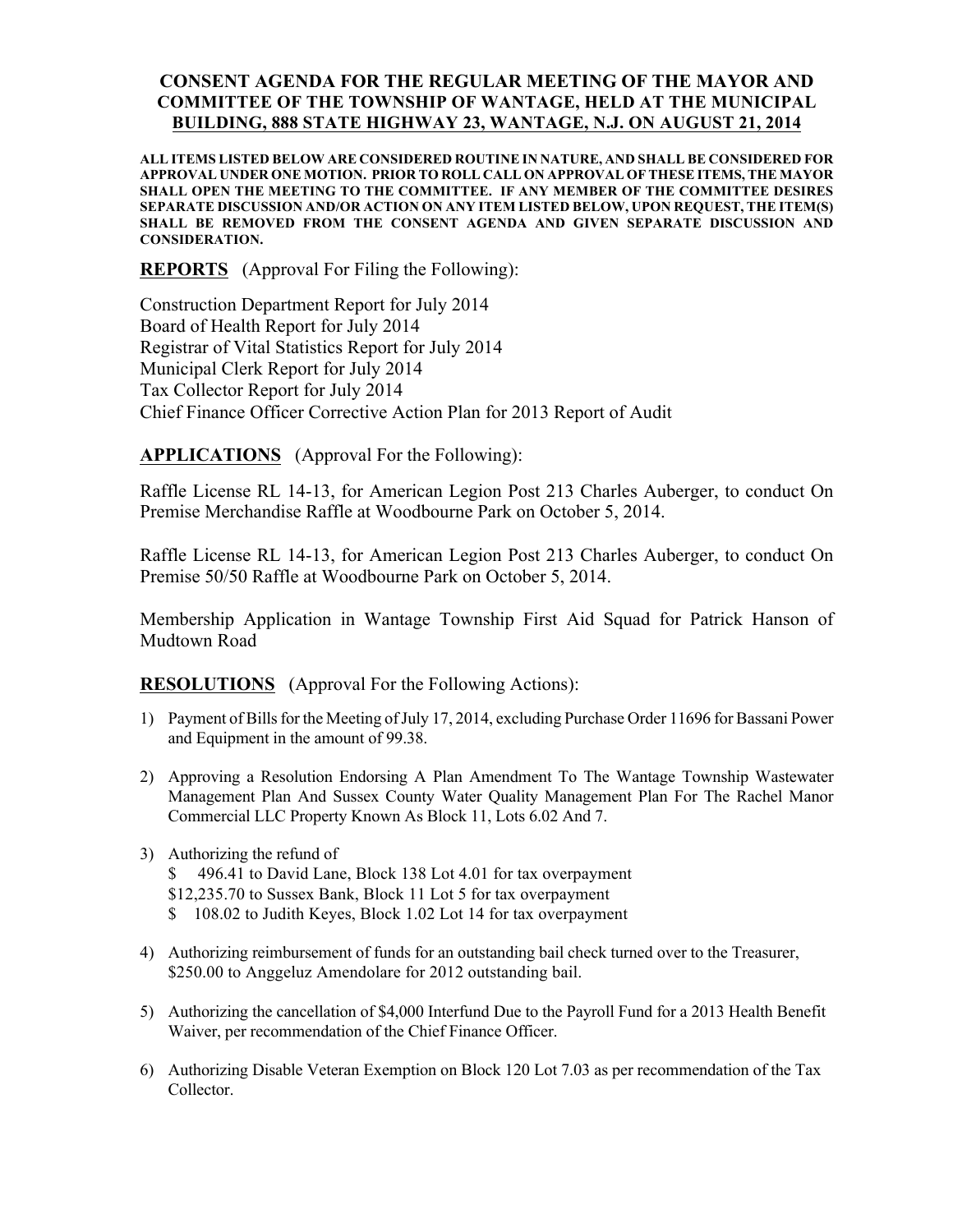## PAGE TWO OF THE CONSENT AGENDA FOR AUGUST 21, 2014

- 7) Accepting with regrets the resignation of Patrick Stefanelli from Full time employment with Wantage Township, effective August 31, 2014.
- 8) Accepting with regrets the resignation of Rachael Nestel from employment in the Wantage Township Municipal Court, effective August 26, 2014.
- 9) Approving contractual employee benefit allowance for Additional Sick leave, for John Wyckoff, totaling 24 hours of employment.
- 10) Approving Renewal of Liquor License 1924-33-004-004 for CT Productions, as per Special Ruling signed by the Director of the NJ Division of Alcoholic Beverage Control.